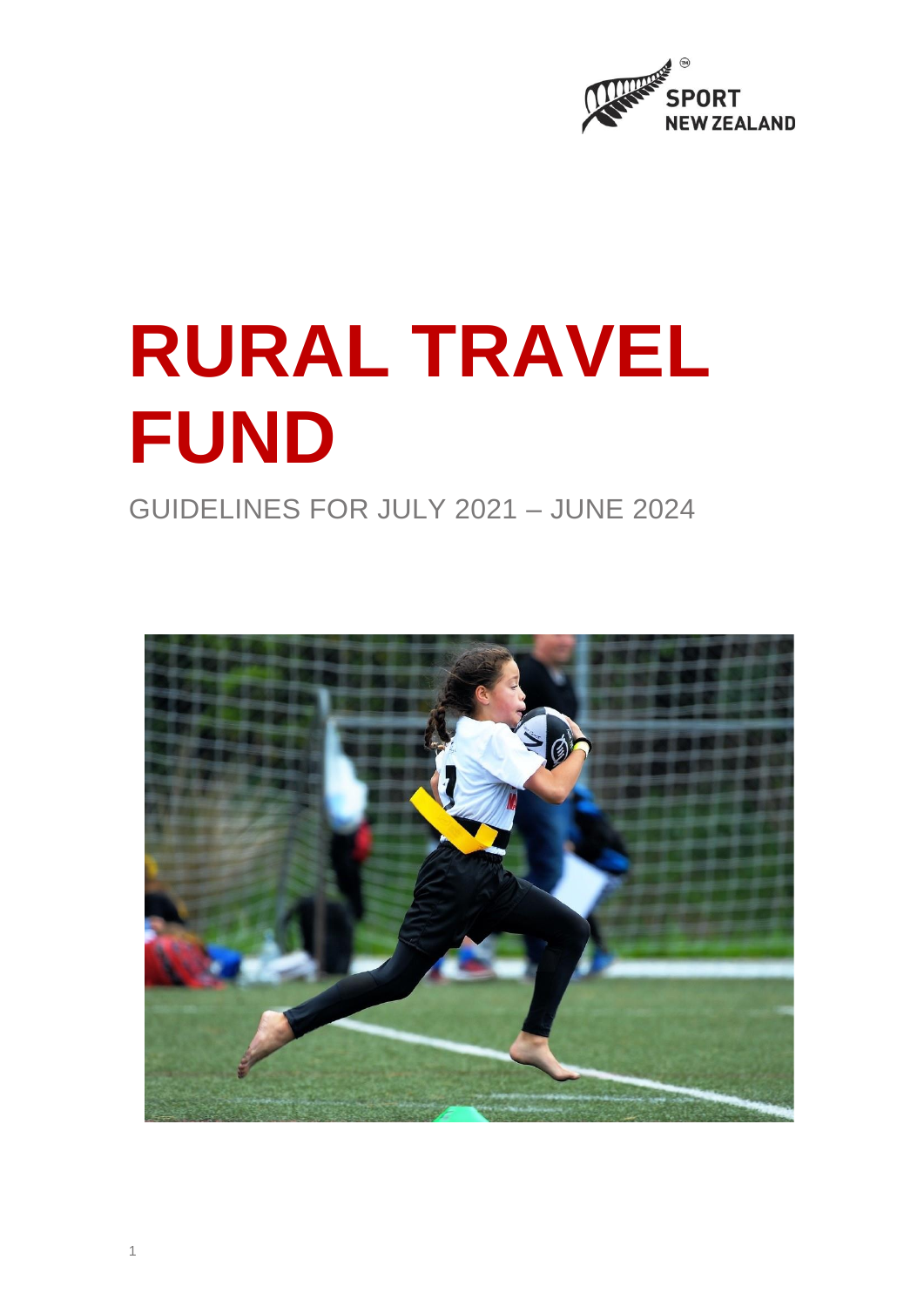

# **CONTENTS OF GUIDELINES**

| <b>Guidelines</b> |                                                   |        |
|-------------------|---------------------------------------------------|--------|
| 1)                | <b>Background</b>                                 | page 3 |
| 2)                | The Fund Detail                                   | page 3 |
| 3)                | <b>Sport NZ Strategic Direction</b>               | page 3 |
| 4)                | <b>Amended Rural Travel Fund Application Form</b> | page 3 |
| 5)                | <b>Sport NZ Other Funding Streams</b>             | page 4 |
|                   | Information for Applicants                        |        |
| 6)                | Eligible teams                                    | page 5 |
| 7)                | Eligible travel                                   | page 5 |
| 8)                | Accountability for funding                        | page 5 |
| 11)               | Goods and services tax (GST)                      | page 6 |
| 12)               | Return of unspent funding                         | page 6 |
| 13)               | <b>Further information</b>                        | page 6 |
|                   | <b>Frequently asked Questions</b>                 |        |
| (14)              | FAQs                                              | page 7 |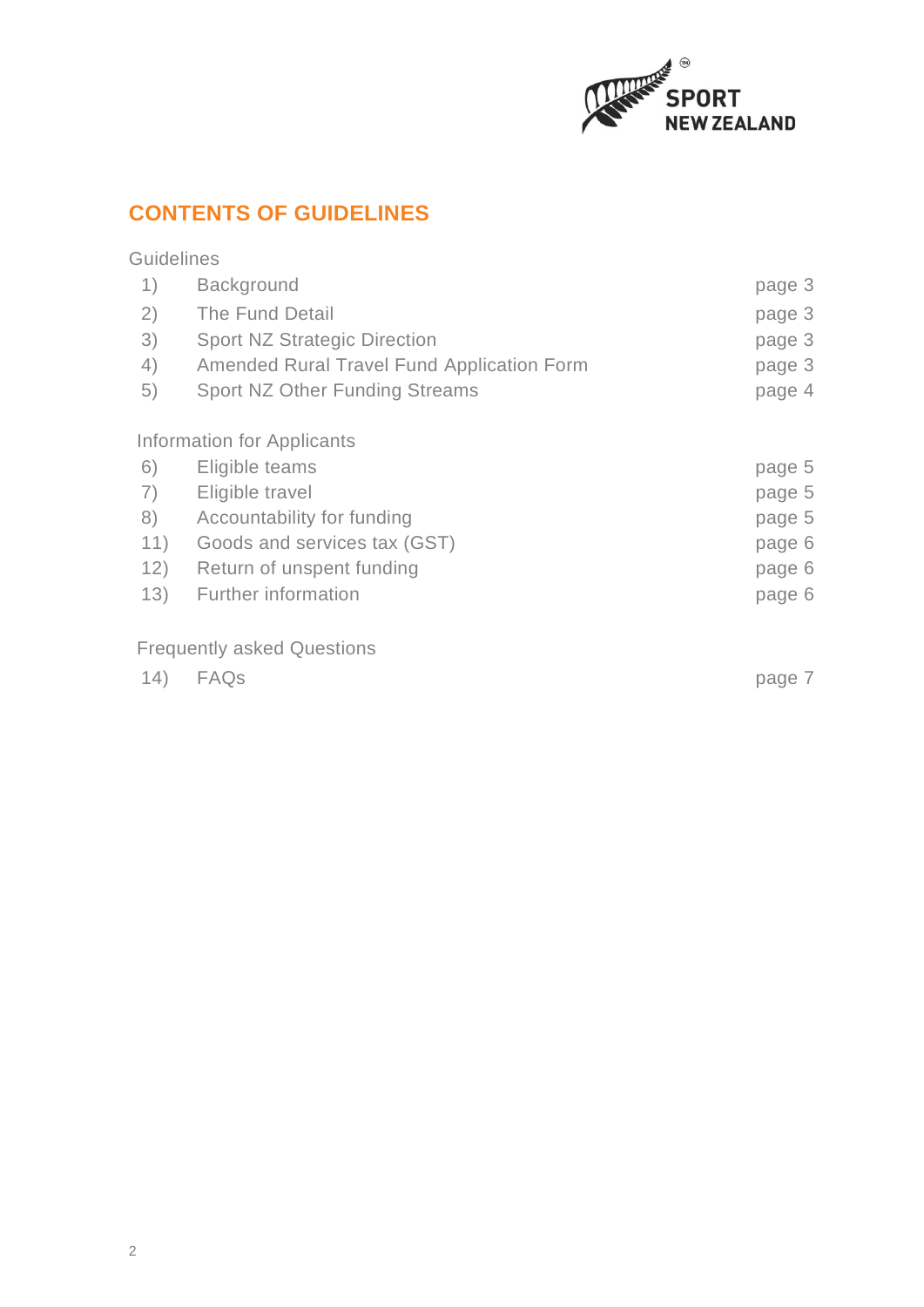

# **GUIDELINES**

## 1) **Background**

The Sport NZ Rural Travel Fund (RTF) was established in 2003 with the purpose being to "remove the barrier of cost to participation for those in rural communities". In 2020-21 the RTF was allocated across 35 'provincial' TAs in Aotearoa.

## 2) **The Fund - Detail**

The Rural Travel Fund (RTF) will be administered on Sport NZ's behalf by thirty-five eligible Territorial Authorities (TAs) across Aotearoa. These guidelines apply for the period to 30 June 2024.

The RTF is to provide quality sport opportunities and experiences for tamariki (children aged 5-11) and rangatahi (young people aged 12-18). We would ask that the TAs receiving RTF consider how they place an emphasis on providing sport experiences for:

- **EXECT:** Girls and young women aged 5-18; and/or
- Disabled tamariki (5-11) and rangatahi (12-18)

In 2021-24 Sport NZ will allocate \$444k to the 35 eligible TAs for distribution into their communities.

# 3) **Sport New Zealand Strategic Direction 2020-2032**

In mapping our strategic direction to 2032, Sport New Zealand have introduced a new vision and purpose.

#### **Our Purpose**

To contribute to the wellbeing of everybody in Aotearoa New Zealand by leading an enriching and inspiring Play, Active Recreation and Sport system

### **Our Vision**

Every Body Active

# 4) **Amended Rural Travel Fund Application Form**

As we are interested in understanding more about how this fund is currently being used within your community, we adjusted the RTF application form template to seek more data from applicants on gender and disability. Please ensure that you use this updated form going forward.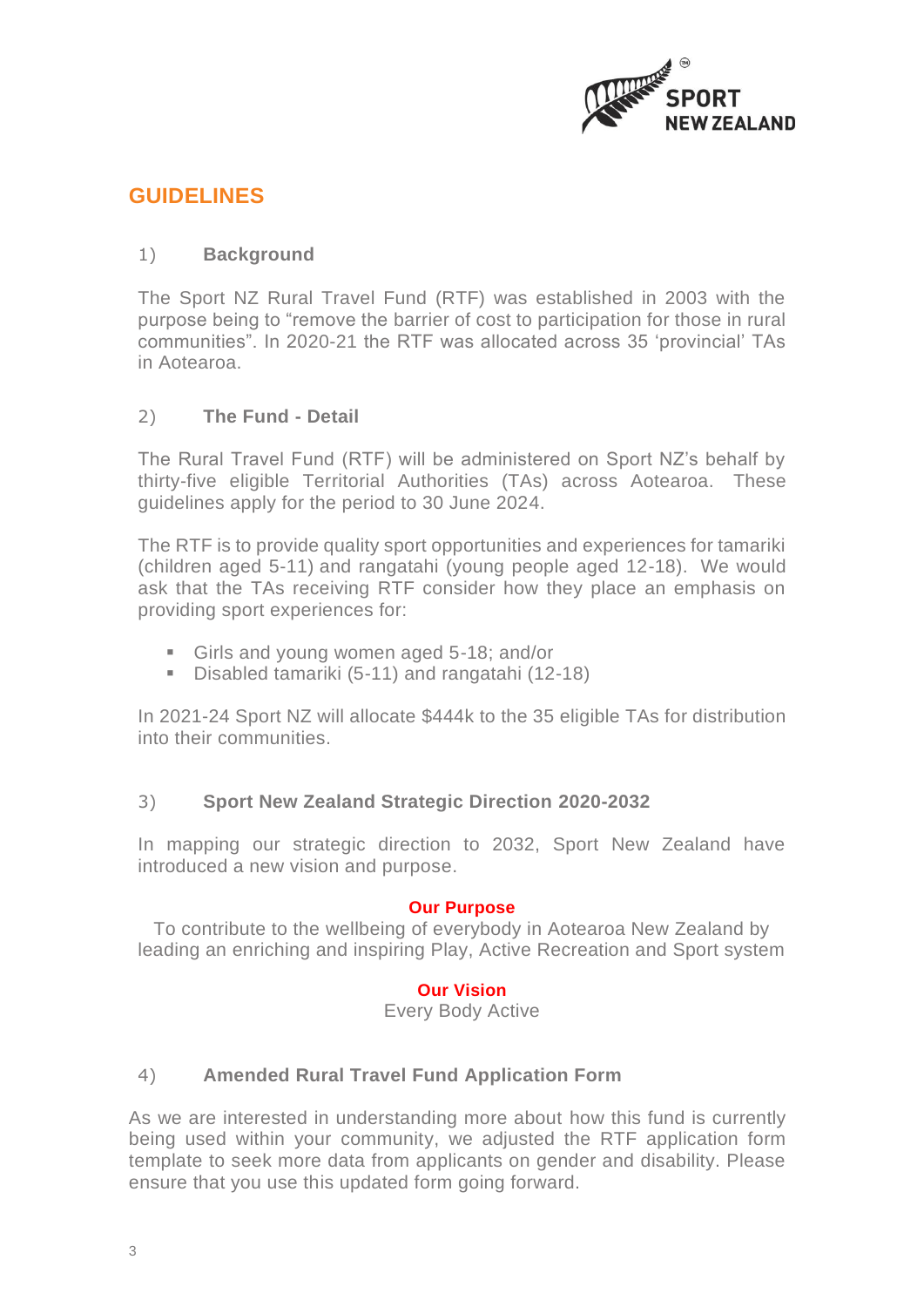

# 5) **Other Sport New Zealand Funding Streams**

Sport NZ also offer other community funding opportunities such Tū Manawa Active Aotearoa. If you are interested in knowing more, we suggest that you follow Sport NZ and your local Regional Sports Trust on social media (or sign up to their newsletter) to be kept informed.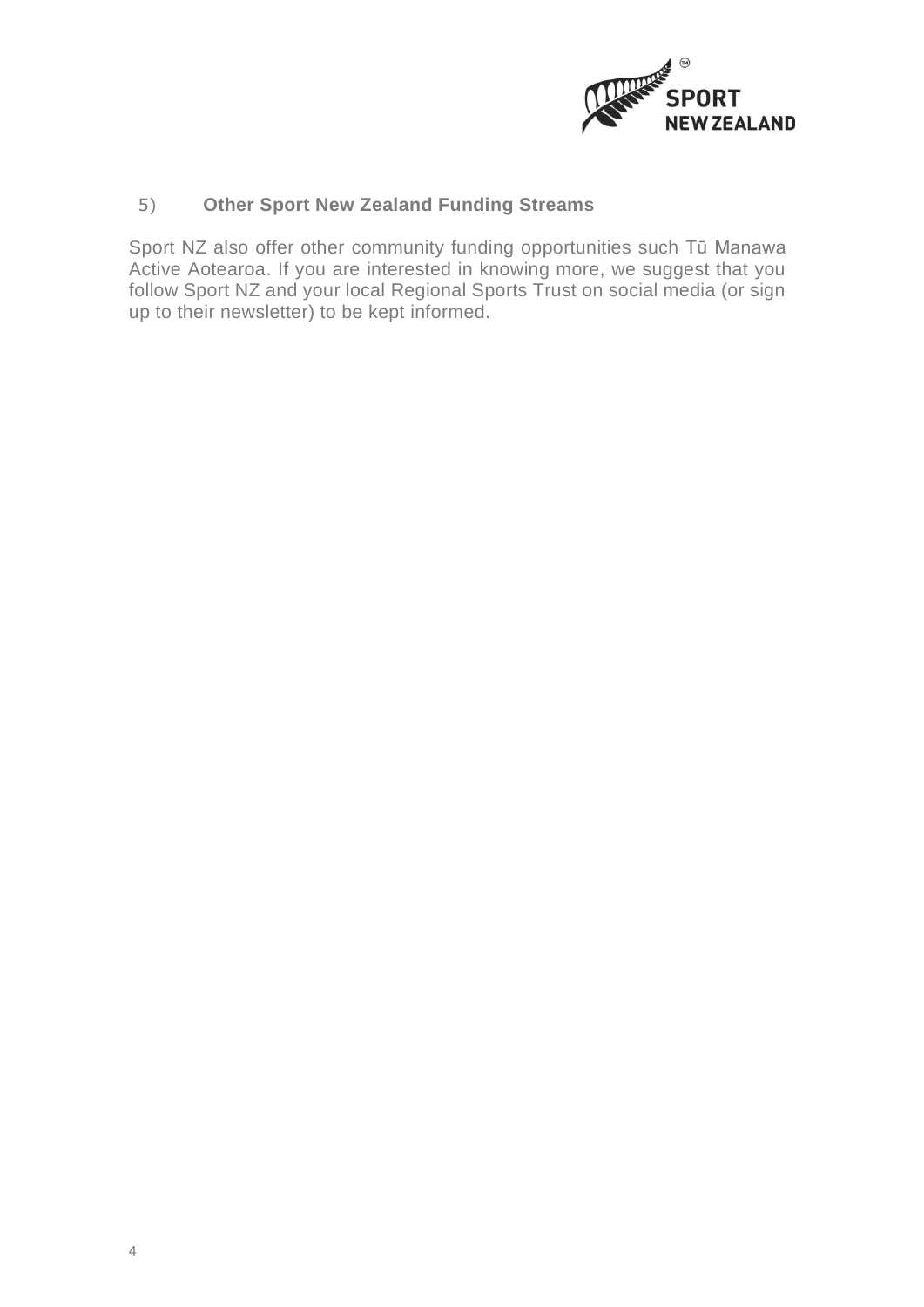

# **INFORMATION FOR APPLICANTS**

## 6) **Eligible teams**

Applications for funding from the Rural Travel Fund can be made by rural sport club teams and rural school club teams within the Territorial Authority region, with members aged between 5 and 18 years, who require financial assistance with transport costs so that they can participate in local sporting competitions and events.

### 7) **Eligible travel**

The following criteria will be applied by Territorial Authorities when considering applications for funding made by eligible teams (along with any other criteria that the Authority considers appropriate).

A rural school club team will be eligible for funding if it is participating in a regular local sports competition out of school time, which excludes interschool and intra-school competitions run during school time.

A rural sports club team will be eligible for funding if it is participating in an organised, regular sports competition through club membership outside of school time.

*Please note:* Funding will *not* be provided for, and may not be used for, the purpose of travel to *regional* or *national* sports competition.

### 8) **Accountability for funding**

You must only use the funding for travel costs that arise from the team participating in a local competition, and as agreed with the relevant Territorial Authority.

You must return an accountability form to the Territorial Authority administering your funding that shows how the funding was spent, including by providing proof of purchases made and any receipts.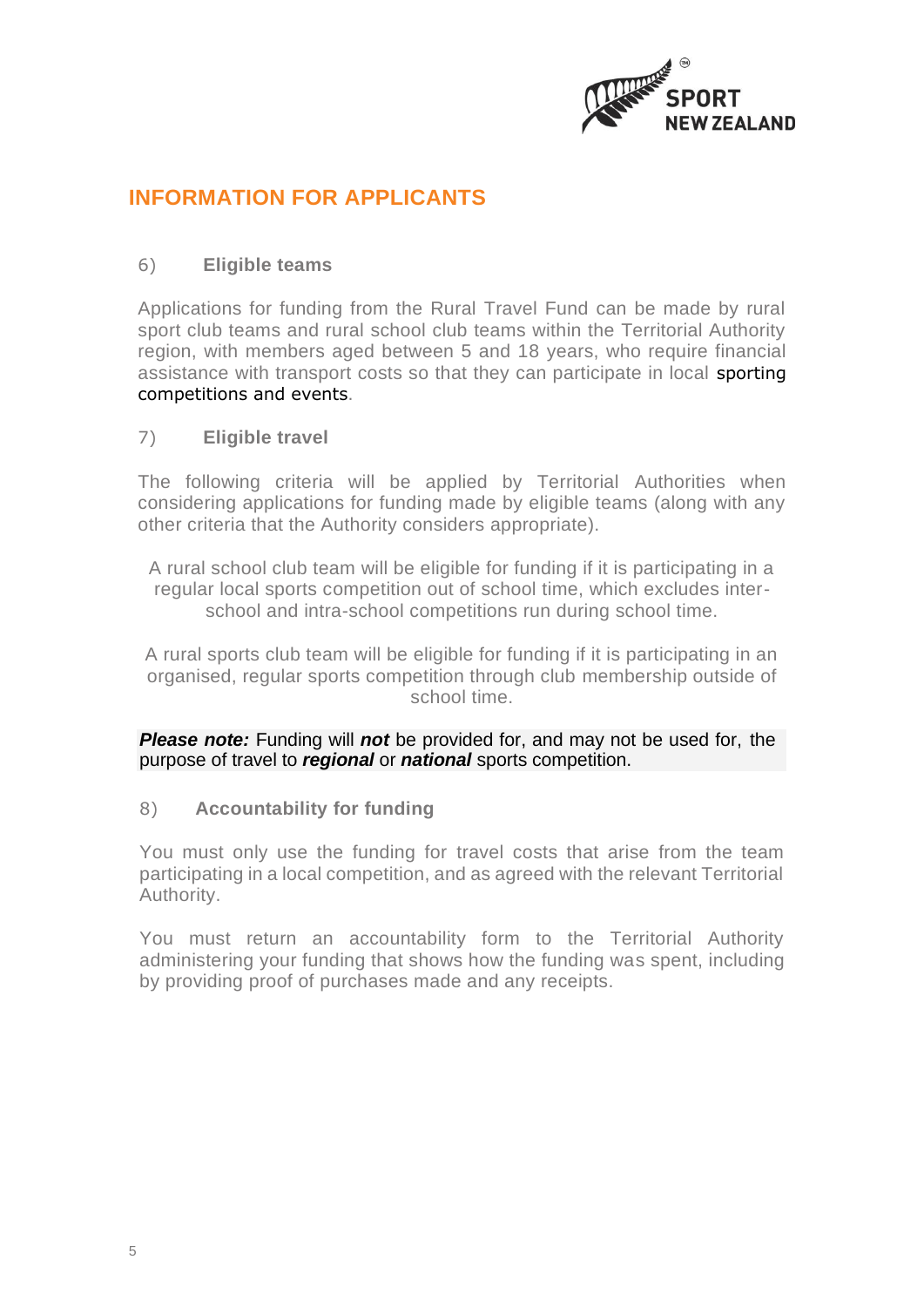

### 9) **Goods and Services Tax (GST)**

GST registered organisations:

If you are a GST registered organisation, the Territorial Authority administering your funding will pay your funding plus GST. You must then account for the GST to the Inland Revenue Department (IRD).

Non-registered GST organisations:

If you are not GST registered, the Territorial Authority administering your funding will not add GST to your funding.

#### 10) **Return of unspent funds**

You must return any funds you have not spent as of 30 June 2022 to the Territorial Authority administering your funding.

#### 11) **Further information**

If you have any questions regarding the Rural Travel Fund, there are FAQs at the back of these Guidelines. Sport New Zealand also has a FAQ section on its website at [Rural Travel Fund | Sport New Zealand -](https://sportnz.org.nz/resources/rural-travel-fund/) Ihi Aotearoa [\(sportnz.org.nz\)](https://sportnz.org.nz/resources/rural-travel-fund/).

If you would like to speak to someone in person, please contact Fiona Ramsay at Sport New Zealand on 021 535 714 or email [fiona.ramsay@sportnz.org.nz](mailto:fiona.ramsay@sportnz.org.nz)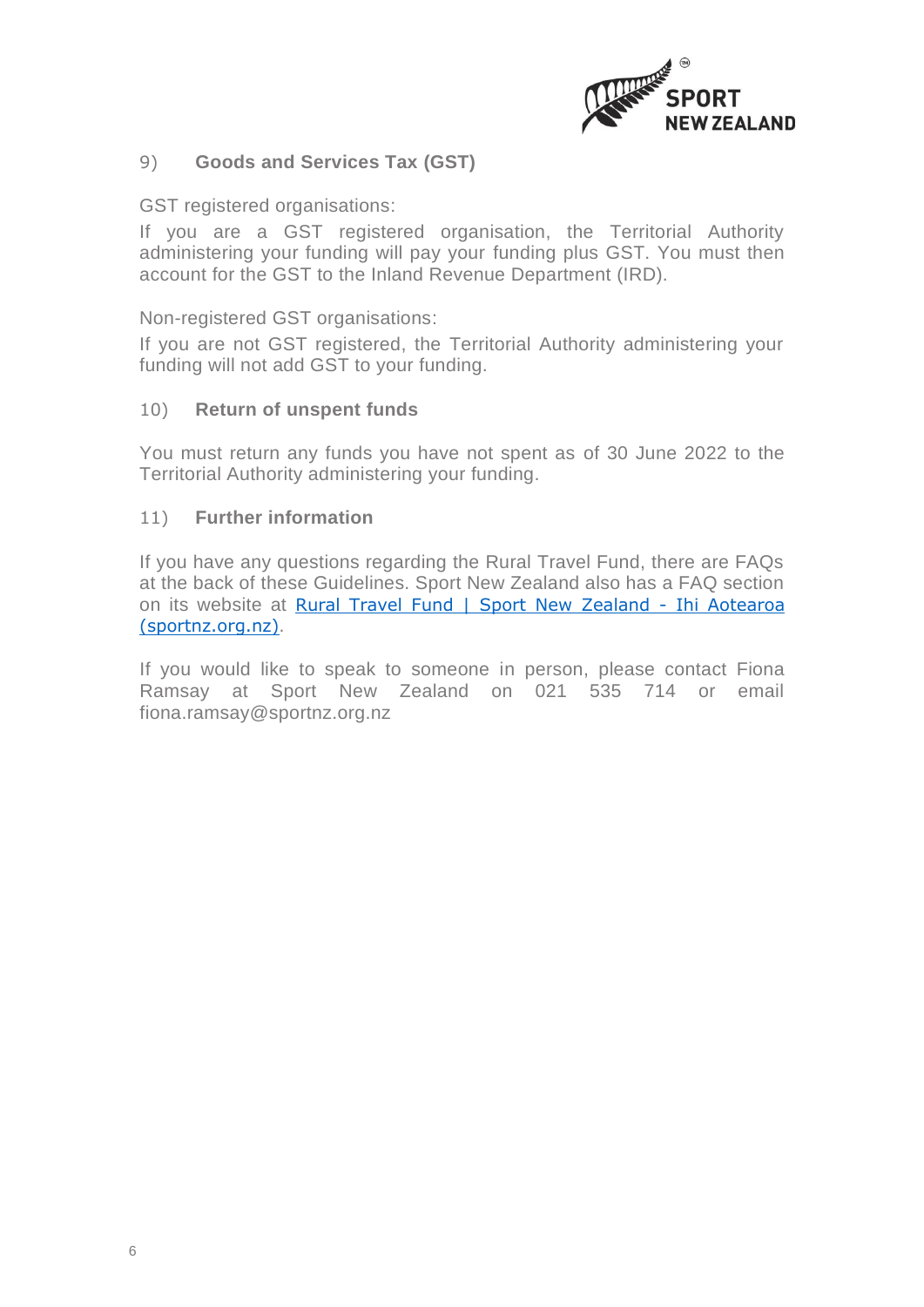

# **FAQs**

- Q What is the Sport NZ Rural Travel Fund?
- A The Sport NZ Rural Travel Fund is a partnership between Sport New Zealand and Territorial Authorities to subsidise travel costs for young people that live in rural communities to attend sporting competitions and events..
- Q Who administers this funding?
- A Territorial Authorities administers the Rural Travel Fund on behalf of Sport New Zealand.
- Q Can individuals apply for funding?
- A No, all applications must come from rural sport club teams or rural school teams. Funding will not be provided to individual players, coaches, or officials.
- Q How are Territorial Authorities selected to participate in the Rural Travel Fund?
- A Sport New Zealand has selected Territorial Authorities based on a formula that takes into account population density. Eligible Territorial Authorities have a population density of less than 10 people per square kilometre.
- Q Where can I get an application form?
- A Application forms can be obtained from your local Territorial Authority.
- Q Who do I contact if I have any questions about the application form or eligibility for funding?
- A Contact your local Territorial Authority as they administer this fund on behalf of Sport New Zealand.
- Q Who can apply for funding?
- A Sport club teams and school club teams within a Territorial Authority that receives Rural Travel Funding, who have members aged between 5 and 18 years, and who meet the Rural Travel Fund eligibility criteria.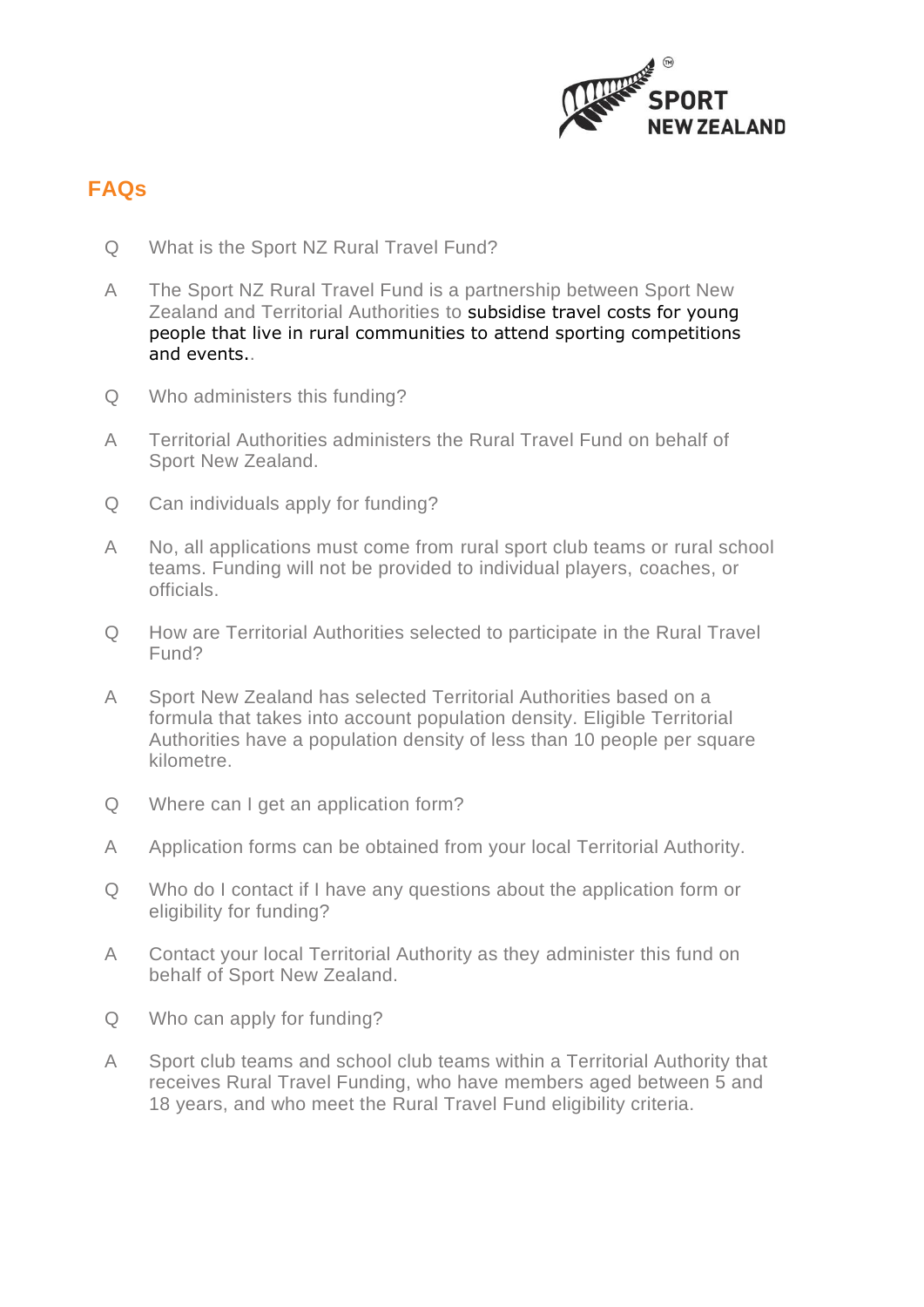

- Q Our team has applied for funding to help pay for travel expenses to get to National Champs. Are we eligible?
- A No, you are not. Funding is only available for travel to regular, local competition. For example, Saturday morning or weeknight games.
- Q Can we get funding for our school team for a one off or annual inter school competition?
- A No, funding is only available for travel to regular , local competition
- Q How can I find out able the application process for the Rural Travel Fund?
- A Contact your local Territorial Authority for more information.
- Q Who should I contact at Sport New Zealand for more information?
- A Please contact Fiona Ramsay at Sport New Zealand on 021 535 714 or email [fiona.ramsay@sportnz.org.nz](mailto:fiona.ramsay@sportnz.org.nz)
- Q Which Territorial Authorities are eligible for Rural Travel Funding?
- A **E** Ashburton District Council
	- **Buller District Council**
	- Carterton District Council
	- Central Hawkes Bay District Council
	- Central Otago District Council
	- **EXEC** Chatham Islands Territory
	- Clutha District Council
	- Far North District Council
	- **E** Gisborne District Council
	- **Gore District Council**
	- **E** Grey District Council
	- **E** Hurunui District Council
	- **Kaikōura District Council**
	- **Kaipara District Council**
	- Mackenzie District Council
	- Marlborough District Council
	- **Ōpōtiki District Council**
	- Ōtorohanga District Council